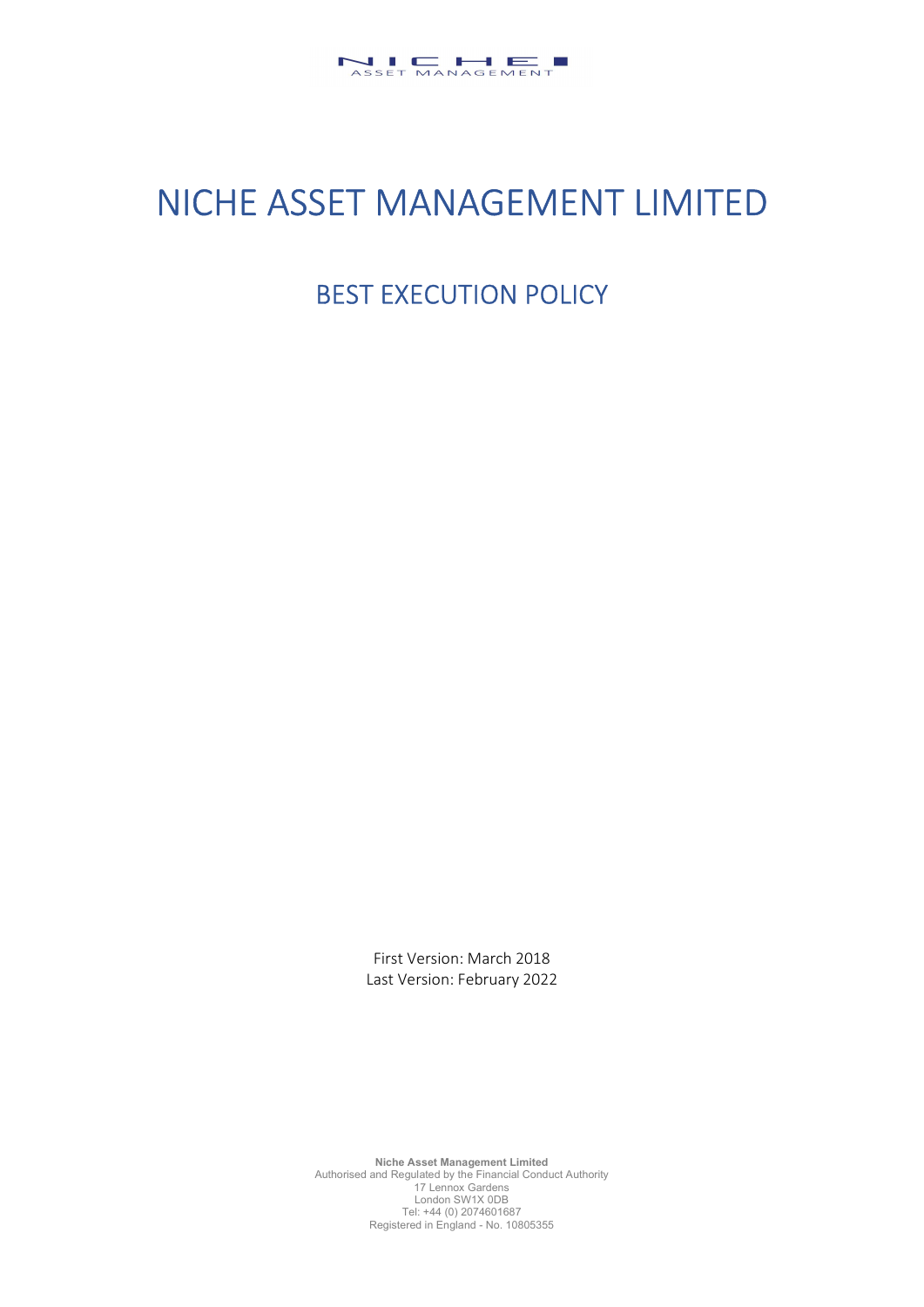

## Best Execution and Client Order Handling Policy Introduction and Purpose

NAML is required to act honestly, fairly and professionally in accordance with the best interest of clients when providing investment services. This is predominately set out in MiFID II, MiFIR and in the FCA's Handbook.

The Best Execution and Client Order Handling Policy sets out how NAML will ensure that all sufficient steps are taken to obtain best possible result for all clients and that their orders are handled in a fair, just and timely manner.

#### Definition

Best execution is the obligation on a firm to take all reasonable steps to obtain the best possible result when executing client orders or placing orders with other entities to execute. There are a number of execution factors to consider when delivering best execution including price, cost, speed, likelihood of execution and settlement, size and nature of the order.

#### Application

This Best Execution and Client Order Handling Policy applies to NAML when executing client orders or placing orders with (or transmitting orders to) other entities for execution.

This Best Execution and Client Order Handling Policy applies to all financial instruments for which NAML carries out orders on behalf of its clients. The Best Execution and Order Handling policy will not apply to the extent NAML follows specific instructions from a client when executing client orders or placing an order with, or transmitting an order to, another entity for execution.

#### Policy – Best Execution

#### General Obligation

The best execution obligation requires NAML to 'take reasonable steps to achieve the best possible result on a consistent basis' rather than in every case.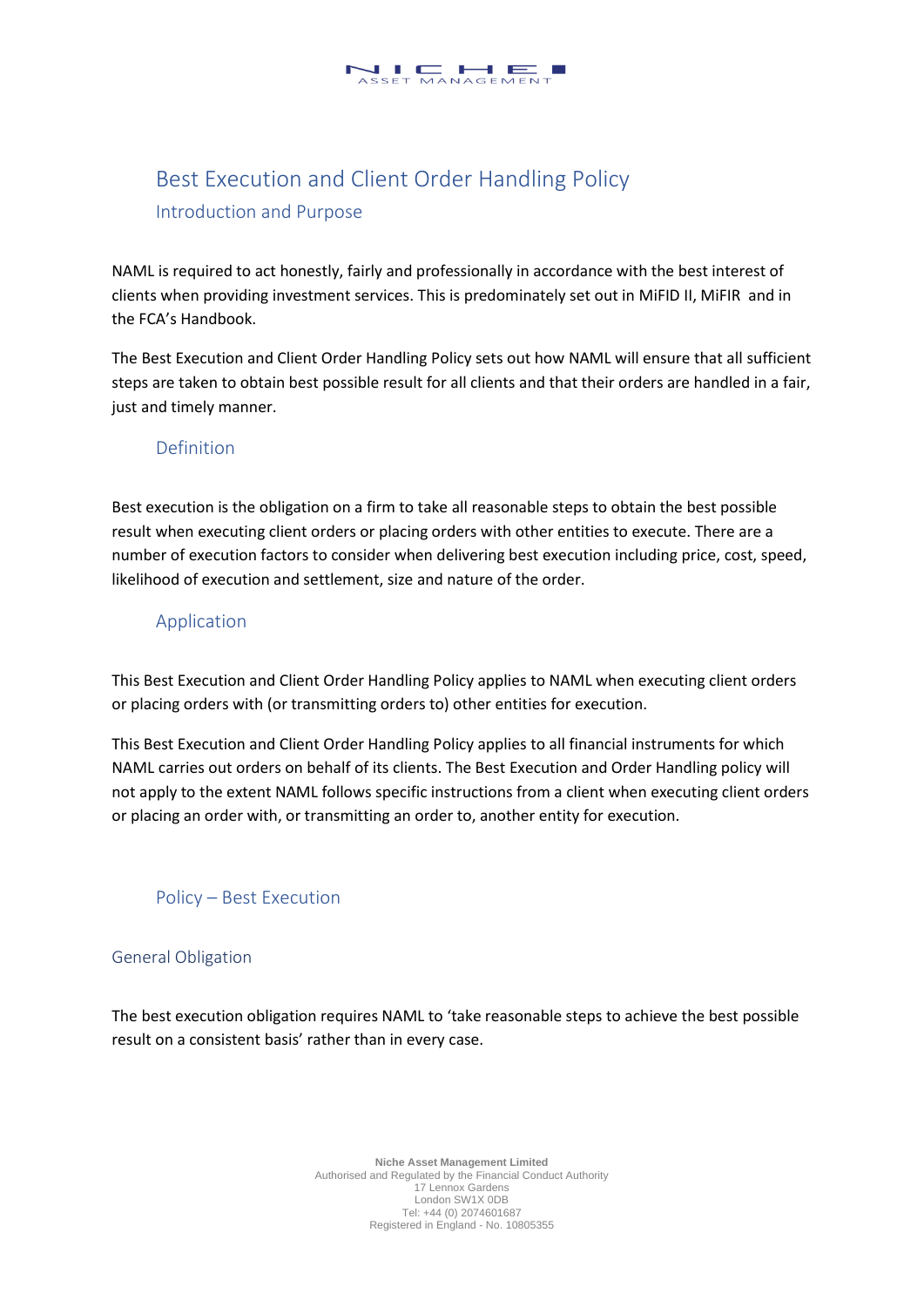### VIC HIE

#### Execution Factors

NAML is required to assess best execution by taking into account the "execution factors" which include price, costs, speed, likelihood of execution and settlement, order size, execution reliability of executing broker, nature or any other consideration relevant to the execution of the order.

NAML is required to exercise judgement in the best interests of its clients given their different needs and requirements and is required to take into account several criteria to determine the relative importance of the execution factors:

- the characteristics of the client, including the categorisation of the client as retail or professional;
- the characteristics of the client order;
- the characteristics of the financial instruments that are the subject of that order; and
- the characteristics of the execution venues to which that order can be directed.

NAML is responsible for assessing the relative importance of the execution factors in light of these criteria and this may result in a range of different permissible approaches to executing client orders.

#### Brokers and Execution Venues

A list of approved brokers is kept on the GATEway system. The list is regularly reviewed and subject to change as set out in this Policy. The following outlines NAML's approach to selecting counterparties.

#### Placing Orders with Brokers

In choosing a broker from the approved list, NAML has taken care to select those Brokers that, in NAML's view, consistently provide a high quality execution service in relation to that type of investment instrument. Where NAML places an order with a Broker, NAML is not responsible for controlling or influencing the arrangements made by the Broker relating to the execution of that order (e.g. NAML does not control the Broker's choice of execution venues, such as exchanges, multilateral trading facilities or internal dealing facilities). NAML is not required to duplicate the efforts of the Broker to whom an order is passed in ensuring the best possible result. NAML 's obligations are therefore to ensure that the Brokers included in this policy are the ones who will assist it to comply with its best execution obligations (by delivering the best possible result) and that orders are passed to those Brokers in accordance with the policy.

#### Direct Execution of Decisions to Deal

In the case of transactions that NAML itself executes directly on behalf of clients, the Execution Venues on or with which it executes those transactions. The Execution Venues identified must at least include those that enable NAML to obtain on a consistent basis the best possible result for the execution of client orders.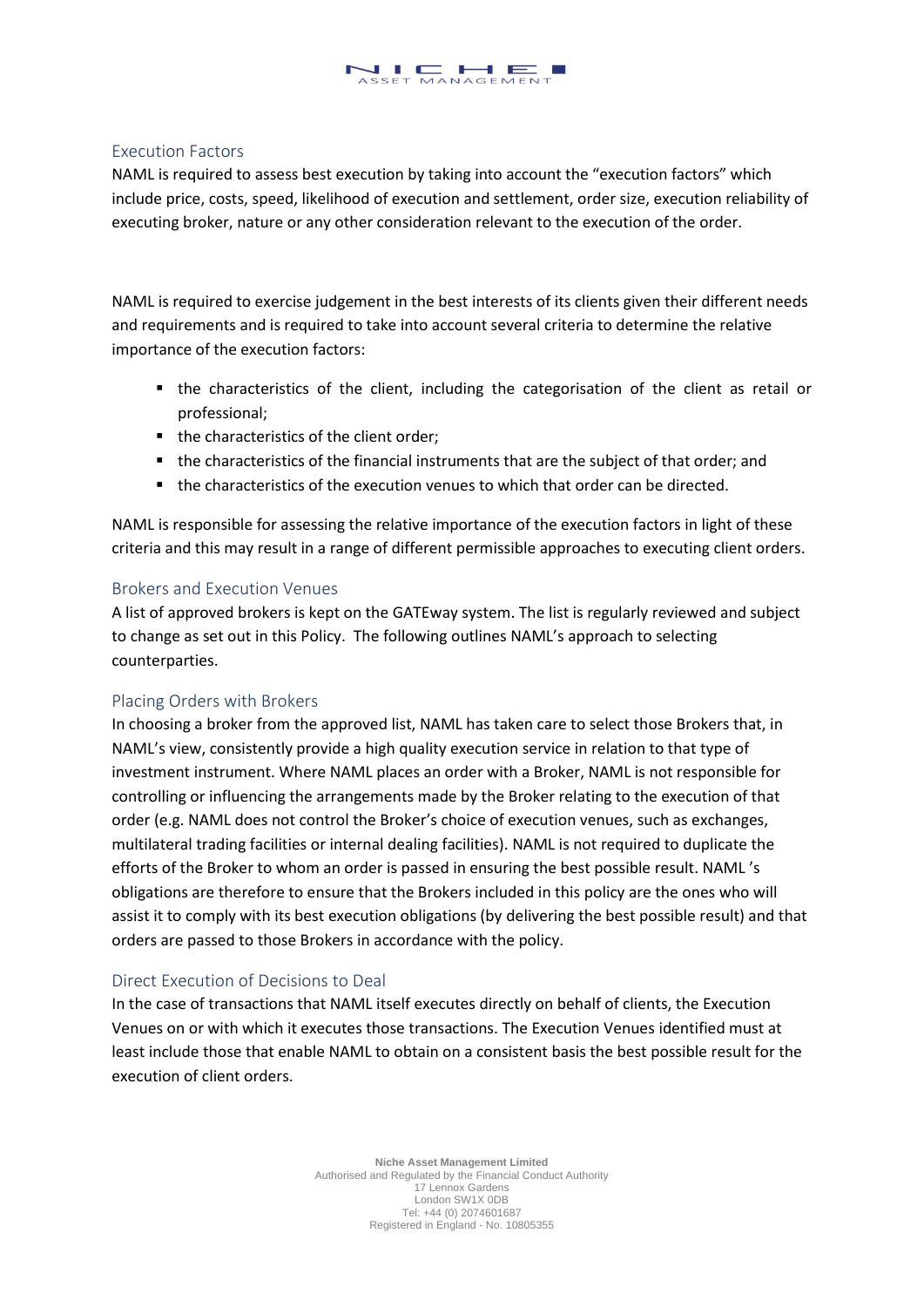## VIC HE

Where NAML is dealing with brokers on a request for quote basis, and orders are not placed with the broker for execution, then the counterparty is classified as an "Execution Venue". In choosing the Execution Venues for a particular Instrument Class, NAML has taken care to select those Execution Venues that, in NAML's view, enable it to obtain on a consistent basis the best possible results for its clients.

#### Executing/Placing Orders with Execution venues/Brokers that are not on the approved list

NAML employees must not place orders with a Broker that has not been approved unless there are exceptional circumstances. Any execution of a transaction with an Execution Venue or placing of an

order with a Broker that falls outside the approved list must be pre-approved by the Chief Operating Officer, or in their absence a Director of the firm.

#### Best Execution Considerations for Each Instrument Class

NAML's assessment of the relative importance of the execution factors in relation to decisions to deal in each Instrument Class is detailed in the table Appendix A. This policy differentiates between each of the separate categories of financial instrument where NAML's clients invest.

#### Client notification/consent requirements

NAML has an obligation to provide its clients with appropriate information on this policy. In order to comply with this obligation, NAML has sent its clients a summary of this policy. To the extent that NAML effects direct executions on behalf of a portfolio management client, it will also have an obligation to obtain the client's consent to this policy.

To the extent that NAML makes any material changes to this policy (whether pursuant to the review process or otherwise), it is obliged to notify the changes to its clients. Compliance will ensure that such notifications are made.

#### Policy – Client Order Handling

#### General Obligation

NAML has an obligation to implement procedures and arrangements which provide for the prompt, fair and expeditious execution of client orders ("the Orders") and to allocate Orders fairly when it conducts transactions involving several clients in the same security at the same time. This Order Handling and Allocation Policy sets out the procedures and arrangements that NAML has implemented to meet these obligations.

#### Allocation Factors

The nature of NAML's business requires it to select from a large array of possible eligible investments that are appropriate to its clients. It must decide on the quantity that is prudent to purchase, to which clients they should be allocated and in what size.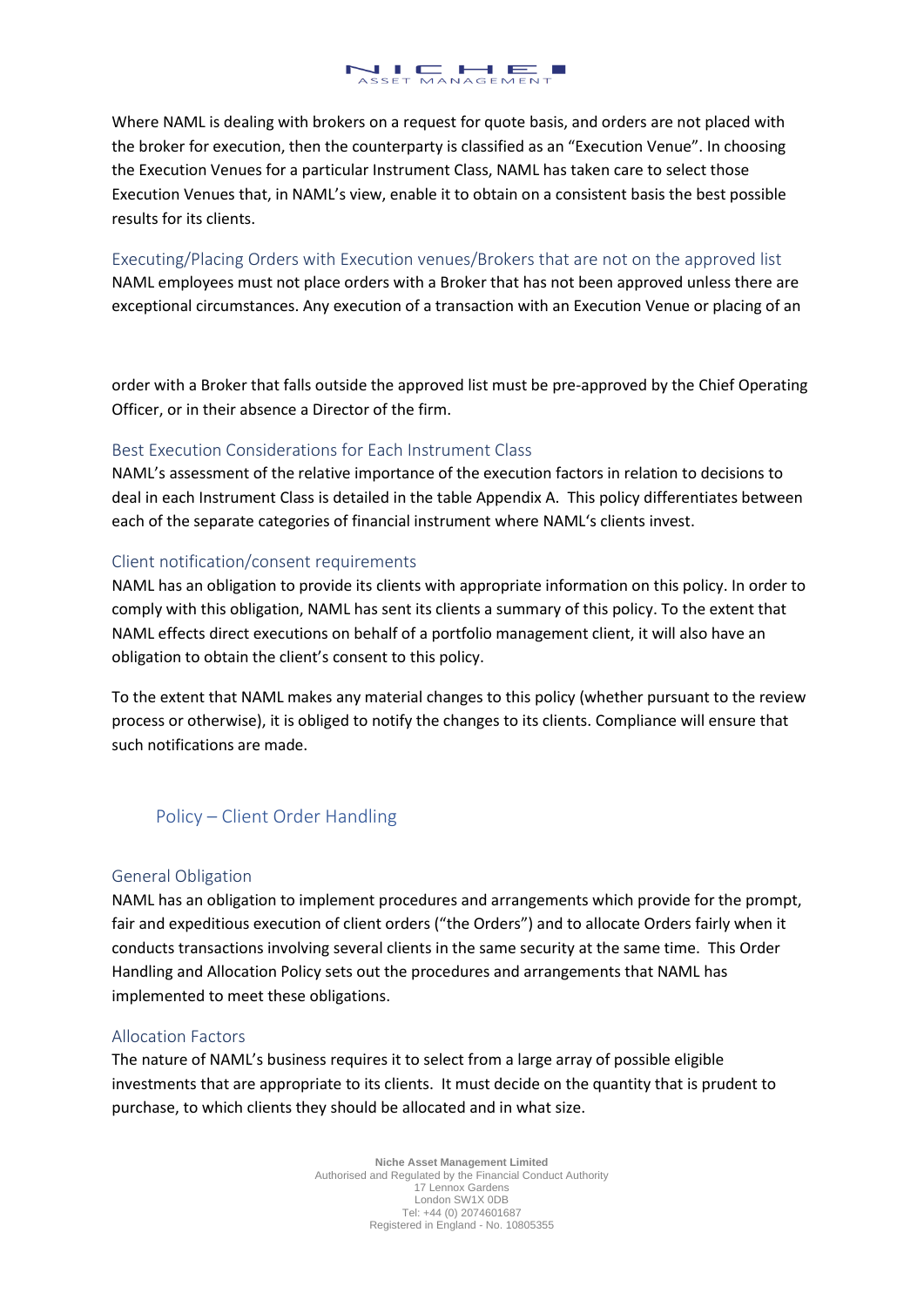

Trades will be allocated to clients on a basis believed to be fair and equitable; no client will receive preferential treatment over any other.

In determining the suitability of each investment opportunity to a client, consideration will be given to a number of factors, the most important being the client's investment objectives and strategies, existing portfolio composition and cash levels. Having considered these factors and prior to executing any transactions, NAML will determine the allocation of an order for each client.

#### Order Handling

If an order is made by one client only, it is executed in the normal manner in accordance with the Best Execution Policy and the entire execution is allocated to this client. NAML will ensure that any Orders executed on behalf of clients are promptly and accurately recorded and allocated.

NAML will carry out otherwise comparable Orders sequentially and promptly unless the characteristics of the Order or prevailing market conditions make this impracticable, or the interests of the client require otherwise. NAML will inform clients of any material difficulty relevant to the proper carrying out of orders promptly upon becoming aware of the difficulty. NAML must not misuse information relating to pending client orders, and shall take all reasonable steps to prevent the misuse of such information by any of its relevant persons.

No allocations will be made to a personal account of the firm.

#### Aggregation and Allocation of Orders

The portfolio management team will not carry out a client Order in aggregation with another client Order unless the following conditions are met:

- It is unlikely that the aggregating of orders and transactions will work overall to the disadvantage of any client whose Order is to be aggregated;
- It is disclosed to each client whose order is to be aggregated, either orally or in writing and either specifically or in the terms of business that the effect of aggregation may work to its disadvantage in relation to a particular Order.

NAML places Orders on a first come first served basis. Where an investment opportunity is suitable for two or more clients, NAML will allocate the opportunity equitably in order to ensure that funds have equal access to the same quality and quantity of investment opportunities, and in determining such allocations will consider the Allocation Factors.

NAML will only aggregate client orders if they initiated with the same set of execution instructions, if they are initiated on the same day and if they follow exactly the same order chain (e.g. same custodian).

In the first instance, orders will be allocated according to the size of the original order. Where this is not possible, for example because the order is not filled, then in order to ensure fairness, all deals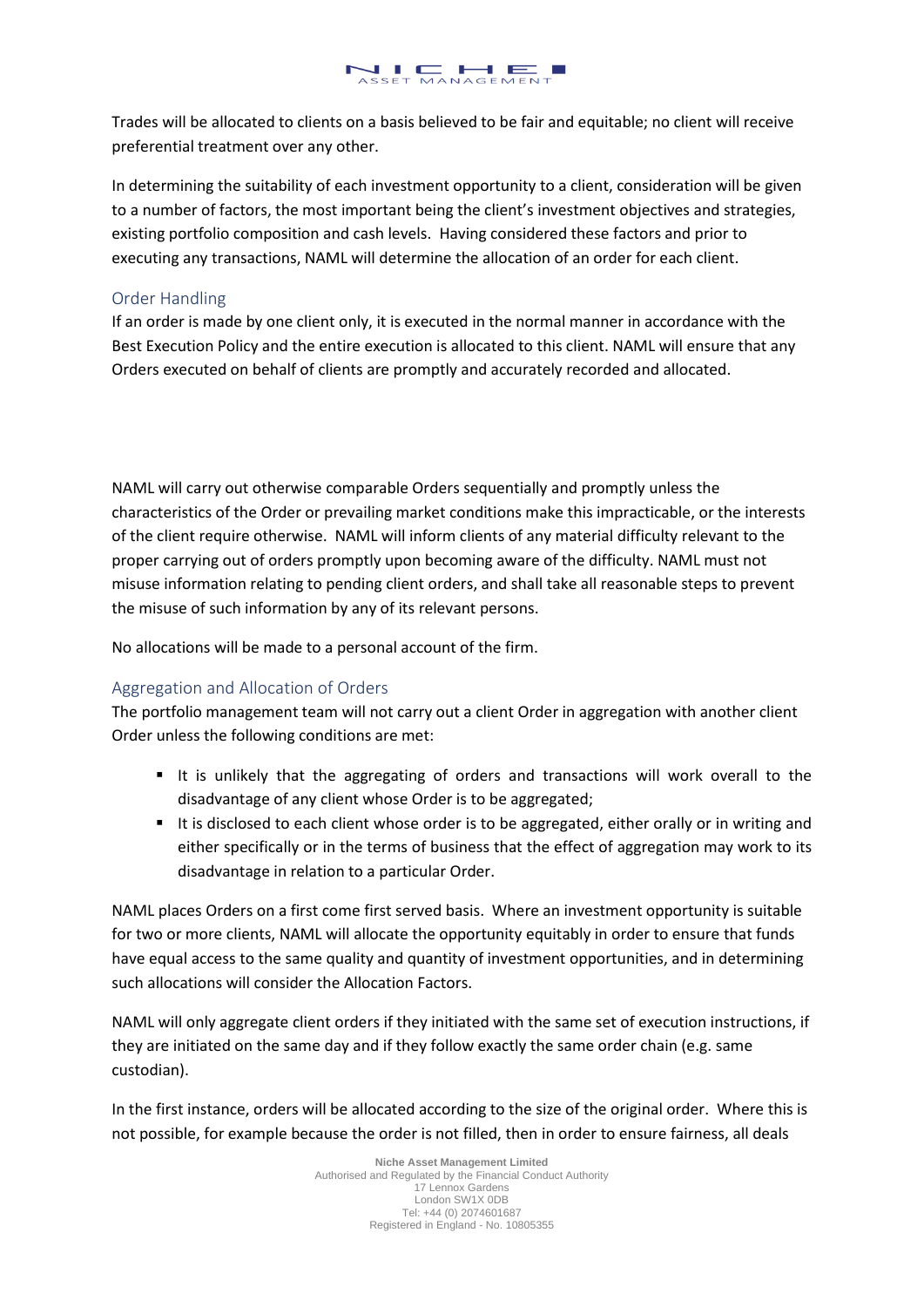## VIC HE

will be allocated in accordance with the pre-trade allocation. Where changes are made to the pretrade allocation, records are maintained of the changes made and the reason. NAML will generally allocate trades on a pro-rata basis, based upon capital weighting, subject to the consideration of the Allocation Factors and the treatment of partial executions.

If an order is received from one client and, whilst this is being executed, other clients give orders in the same instrument, then the execution will go to the first client until the subsequent order was received and then executions will be prorated subsequently. Such orders will also be subject to further review to ensure that no front running has occurred. In the event that front running has occurred, the subsequent order may be cancelled or re-allocated.

If an aggregated order is partially executed, the order will be settled for the different clients on a pro rata basis, according to the contribution made to the aggregated order. The order management system of NAML is designed to only permit pro rata allocation whenever an aggregated order is only executed.

When allocating aggregated orders, NAML must not give unfair precedence to any party involved. All deals must be allocated prior to execution. If deals are not pre-allocated then the reason must be recorded.

If an error is identified in an allocation, a re-allocation may be made for an aggregated order. In such cases, a record of the reason for and the basis of the reallocation must be fully documented, and the re-allocation will be completed within one business day of the identification of the error.

Allocation records for aggregated transactions must include the time and date of the allocation; the relevant product; the client's identity and any eligible counterparty and the amount allocated to each client and party involved. NAML is required to retain the records relating to aggregated orders for a period of at least 5 years from the date on which the order is allocated or reallocated.

#### Procedures

NAML will adopt the following procedures to monitor the effectiveness of its order execution arrangements and this policy as well as be able to demonstrate to clients that it has acted in accordance with this policy.

#### Front Office Monitoring

The systems necessary to record and monitor orders and executions as well as the links with the middle office and prime brokers lie within the front office. Therefore all orders must be made through the front office. Additionally all confirmations, if not communicated direct, will be passed to the front office.

It is solely the job of the front office to monitor the quality of executions, and ensure compliance with FCA regulations and to also ensure proper control. Authorised traders are presently listed on the FCA's register as holding CF30 Customer Function. These names have been communicated to our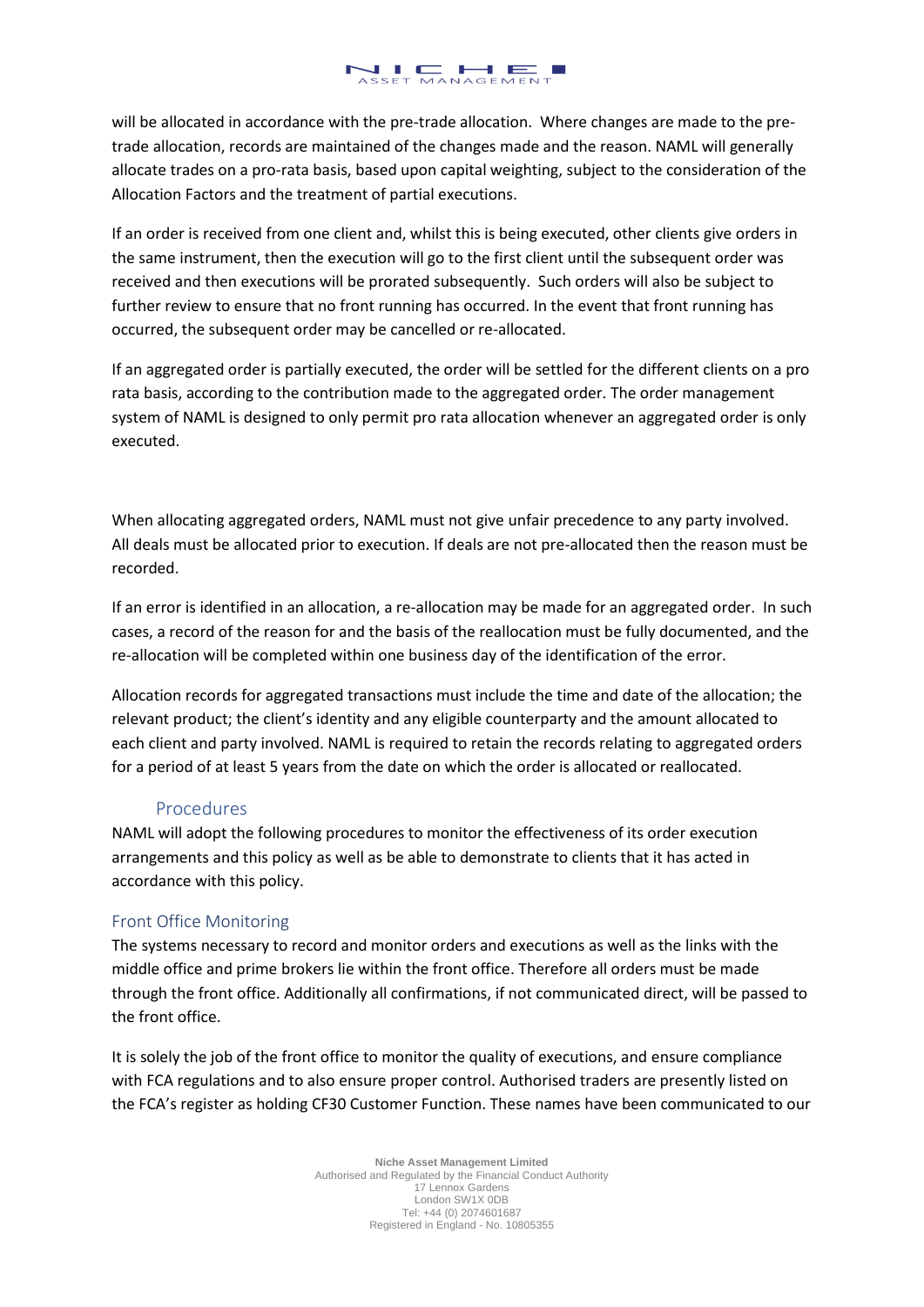

counterparties with instructions to them not to accept orders from anybody else. Orders made by others, risk not being recognised.

The dealing desk is responsible for keeping copies of orders and trade confirmations.

#### Compliance Monitoring

The compliance monitoring process will involve a periodic review by compliance of a random sample of transactions to ascertain whether the best possible result was obtained in respect of those transactions. For transactions where price was the most important execution factor, this will involve a review of prices that were available at the time of execution. Where better prices than the price obtained were available, compliance will discuss this with the relevant member of staff who effected the transaction and determine whether, bearing in mind the other factors that the portfolio manager/ trader considered to be of importance (e.g. size and nature of order) at the time, the best result was nevertheless achieved.

Where another execution factor was the most important (e.g. speed of execution), compliance will consider whether the best possible result was achieved in terms of that factor and again whether, bearing in mind the other factors that the portfolio manager considered to be of importance at the time (e.g. price, size and nature of order), the best result was nevertheless achieved.

Compliance, as owner of this policy, may make changes to this policy depending upon the outcome of the monitoring process. The monitoring of the adherence to this policy and the record keeping forms part of the Compliance Monitoring Programme performed by Compliance.

#### Review

At least annually, NAML will review this policy to ensure it is capable of delivering best execution on a consistent basis and orders are handled in a fair, just and timely manner. NAML will also review this policy and/or its execution arrangements whenever a material change occurs that could affect its ability to obtain the best possible result for the execution of its clients' orders. What is material will depend on the nature and scope of any change.

The reviews will be supervised by compliance and this requirement has been incorporated into NAML's compliance monitoring process.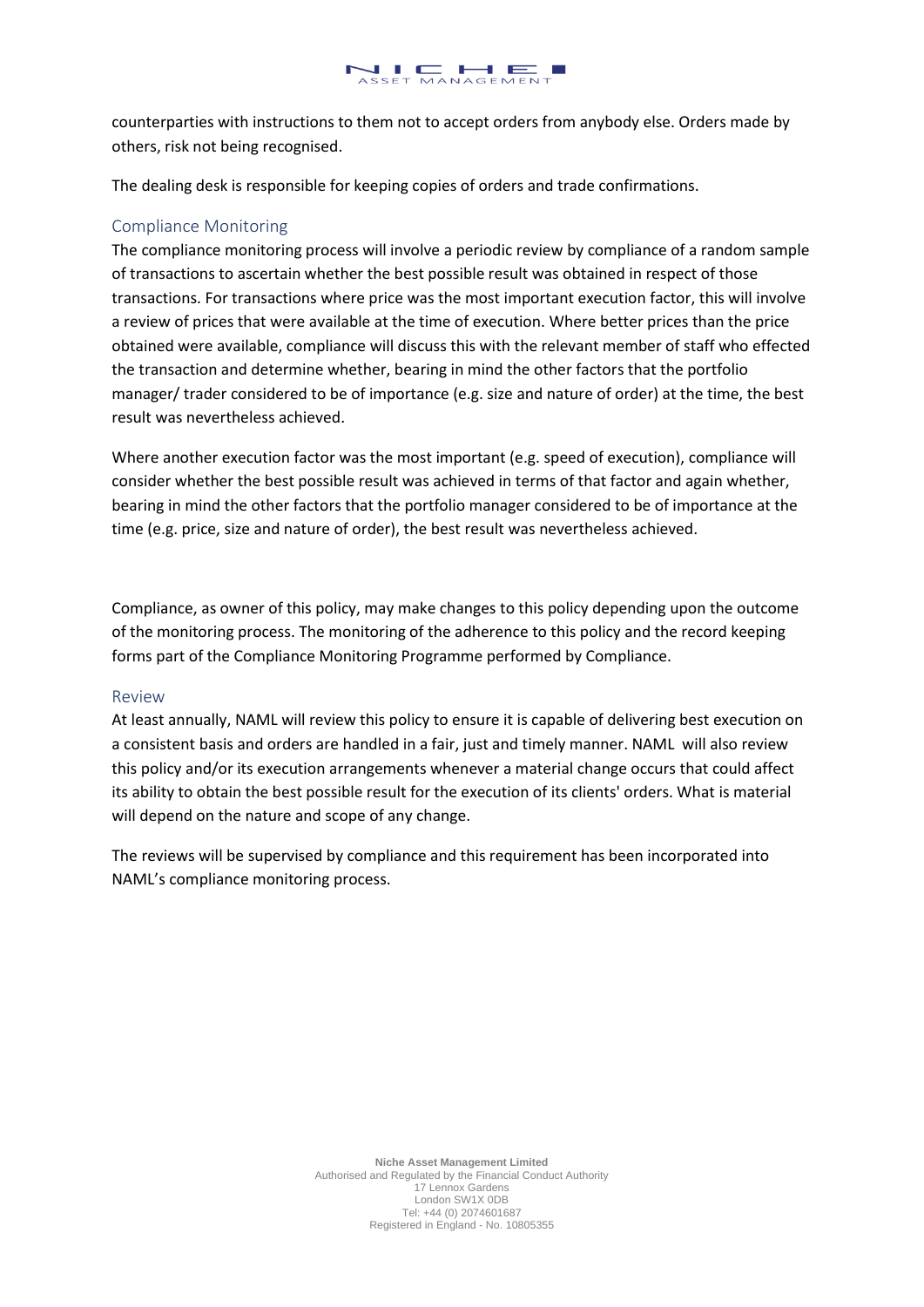

Appendix 1: Detailed Requirements of the Execution Policy for each Instrument Class.

| <b>Instrument Class</b>                                                                                                                          | <b>Execution Factors</b>                                                                                                                                                                                                                                                                                                                                                                                                                                                                              |
|--------------------------------------------------------------------------------------------------------------------------------------------------|-------------------------------------------------------------------------------------------------------------------------------------------------------------------------------------------------------------------------------------------------------------------------------------------------------------------------------------------------------------------------------------------------------------------------------------------------------------------------------------------------------|
| <b>Cash Equities</b><br>This Instrument<br>Class includes<br>equities, warrants<br>and depositary<br>receipts and equity<br>CFDs.                | The firm uses the Brokers and Execution Venues listed on the<br>GATEway system.                                                                                                                                                                                                                                                                                                                                                                                                                       |
|                                                                                                                                                  | For smaller orders, the portfolio manager will on many occasions<br>consider that price is the most important execution factor. Other<br>execution factors are permitted to be taken into account at the<br>discretion of the relevant portfolio manager as is appropriate for the<br>size and nature of the relevant order (and one or more of these other<br>factors may displace price as the most important factor).                                                                              |
|                                                                                                                                                  | Where the order is to be passed to a Broker for execution, the<br>portfolio manager will select a Broker from among the list that, in the<br>portfolio manager's view, has a track record of achieving the best<br>result in terms of the relevant execution factors (taking into account<br>the various Brokers' geographic and product coverage). As an<br>additional safety measure, NAML makes extensive use of limit orders<br>to ensure that its orders are executed at desirable prices.       |
|                                                                                                                                                  | Where the order is to be executed directly with an Execution Venue,<br>the portfolio manager will often check prices quoted by/available on<br>at least two of the Execution Venues listed above. However, in<br>circumstances where the portfolio manager/trader considers that<br>speed of execution, certainty of execution and/or market impact are<br>important execution factors, he or she is permitted to deal on the<br>basis of the prices quoted by/available on a single Execution Venue. |
|                                                                                                                                                  | For larger orders, the portfolio manager will often consider that<br>certainty of execution, reduction of market impact and speed of<br>execution will have greater importance and these factors will often<br>drive the portfolio manager's decisions as to whether to pass the<br>order to a Broker or to execute directly with an Execution Venue.<br>Often, to ensure quick executions and minimum market impact such<br>orders may be split among multiple brokers.                              |
| <b>Bonds</b>                                                                                                                                     | In relation to transactions in bonds, the portfolio manager will on                                                                                                                                                                                                                                                                                                                                                                                                                                   |
| This Instrument<br>Class includes<br>corporate and<br>government bonds,<br>convertible and<br>exchangeable<br>bonds, commercial<br>paper, asset- | many occasions consider that price (including costs) is the most<br>important factor. Other execution factors are permitted to be taken<br>into account at the discretion of the relevant portfolio manager as is<br>appropriate for the size and nature of the relevant order.                                                                                                                                                                                                                       |
|                                                                                                                                                  | For larger orders, the portfolio manager will often consider that<br>certainty of execution, reduction of market impact and speed of<br>execution will have greater importance and these factors will often<br>drive the portfolio manager's decisions as to which Broker/ Execution                                                                                                                                                                                                                  |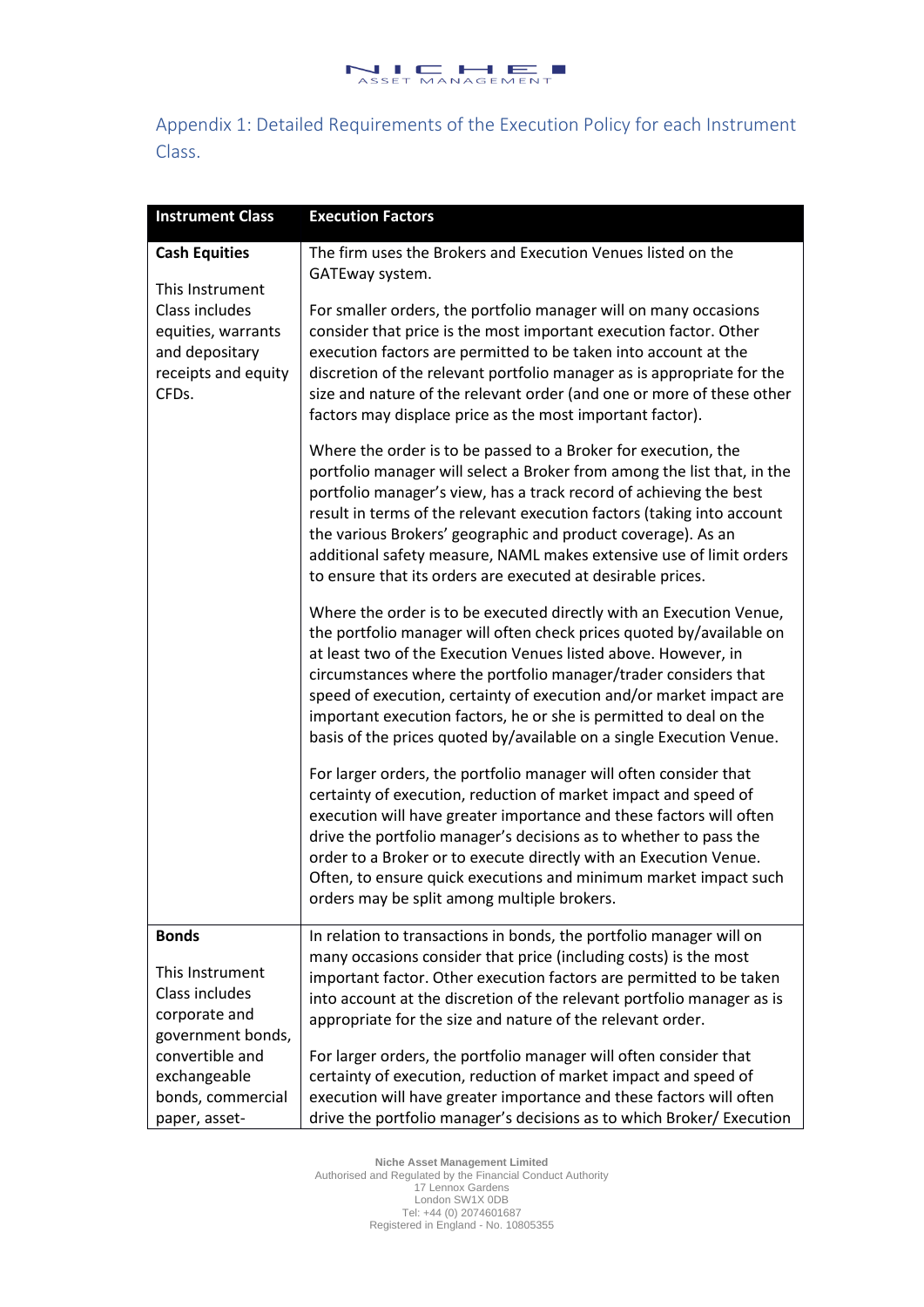

| backed securities,<br>mortgage-backed<br>securities,<br>certificates of<br>deposit and<br>structured debt<br>securities. | Venue to pass the order to. Often, to ensure quick executions and<br>minimum market impact such orders may be split among multiple<br>brokers. |
|--------------------------------------------------------------------------------------------------------------------------|------------------------------------------------------------------------------------------------------------------------------------------------|
| <b>OTC Derivatives</b>                                                                                                   | Trading derivative contracts off-exchange will be effected by NAML                                                                             |
| This Instrument                                                                                                          | with Execution Venues that act as principal under master<br>documentation. All such transactions are effected on a request-for-                |
| Class includes OTC                                                                                                       | quote or negotiated deal basis. NAML has established appropriate                                                                               |
| options, OTC                                                                                                             | master documentation with each of the Execution Venues.                                                                                        |
| forward                                                                                                                  | For transactions in OTC derivatives, the portfolio manager will on                                                                             |
| transactions, OTC                                                                                                        | many occasions consider that price (including costs) is the most                                                                               |
| swaps (including                                                                                                         | important factor. Other execution factors can be taken into account                                                                            |
| credit default                                                                                                           | at the discretion of the relevant portfolio manager as is appropriate                                                                          |
| swaps, total return                                                                                                      | for the size and nature of the relevant order.                                                                                                 |
| swaps, variance                                                                                                          | In certain circumstances, transactions may be initiated by the                                                                                 |
| swaps interest rate                                                                                                      | Execution Venue rather than by NAML. In these circumstances,                                                                                   |
| swaps and<br>currency swaps).                                                                                            | particularly where speed of execution, certainty of execution or<br>market impact are perceived to be important execution factors, it will     |
|                                                                                                                          | not always be desirable to check the available price against                                                                                   |
| NAML invests in                                                                                                          | alternative sources and the portfolio manager/ trader is permitted to                                                                          |
| OTC derivative                                                                                                           | deal with the Execution Venue that has approached it.                                                                                          |
| instruments to                                                                                                           | For larger orders, the portfolio manager will often consider that                                                                              |
| hedge against                                                                                                            | certainty of execution, reduction of market impact and speed of                                                                                |
| market risk or to                                                                                                        | execution will have greater importance and these factors will often                                                                            |
| gain exposure to an                                                                                                      | drive the portfolio manager/ trader's decisions as to which Broker to                                                                          |
| underlying asset.                                                                                                        | pass the order to. Often, to ensure quick executions and minimum<br>market impact such orders may be split among multiple brokers.             |
| Such derivatives<br>will be either                                                                                       |                                                                                                                                                |
| standard contracts                                                                                                       |                                                                                                                                                |
| or will be                                                                                                               |                                                                                                                                                |
| structured                                                                                                               |                                                                                                                                                |
| contracts.                                                                                                               |                                                                                                                                                |
|                                                                                                                          |                                                                                                                                                |
|                                                                                                                          |                                                                                                                                                |
| <b>Exchange Traded</b>                                                                                                   | The firm uses the Brokers/ Execution Venues listed in the table in the                                                                         |
| <b>Derivatives</b>                                                                                                       | GATEway in respect of transactions in financial instruments falling<br>within this Instrument Class.                                           |
| This Instrument                                                                                                          |                                                                                                                                                |
| Class covers                                                                                                             | The vast majority of exchange-traded derivatives transactions will be                                                                          |
| exchange-traded                                                                                                          | effected by passing an order to a relevant Broker. The portfolio                                                                               |